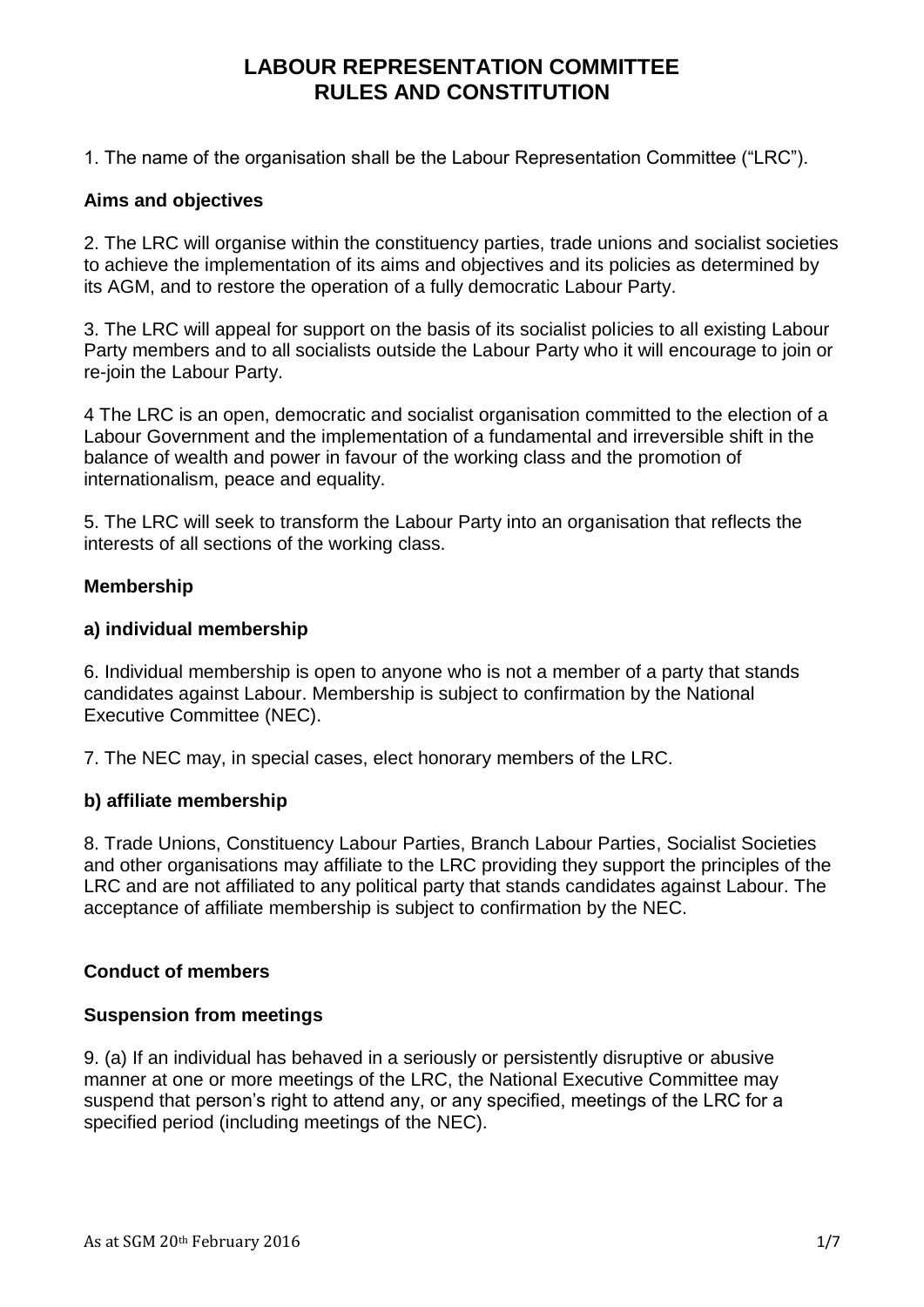(b) In this rule and rule 9A, "meetings of the LRC" includes the AGM, and meetings of any local Labour Representation Committee, regional or other grouping, or caucus established under rules 40 to 46.

### **Suspension and termination of membership**

9A

(a) If an individual has:

i) at one or more meetings of the LRC, behaved as mentioned in rule 9(a), and the LRC considers that the conduct in question is so serious or persistent that it is necessary to act under this rule;

ii) behaved in a violent, abusive, intimidating, bullying or defamatory manner towards any member of the LRC;

iii) used words or behaviour of a discriminatory character or which improperly make reference to an individual's personal characteristics (which may include gender, race, ethnicity, sexuality, disability, age, religion or belief); or

iv) seriously breached any rule or provision of standing orders about the conduct of LRC elections;

the NEC may exercise the powers conferred by subparagraph (b).

(b) The powers are:

i) to suspend the individual from membership of the LRC for a specified period, or

ii) where the NEC considers the conduct in question so serious or persistent that it is necessary to do so, terminate that individual's membership of the LRC (or, where the annual renewal of that individual's membership is imminent, decline to renew that membership).

(c) Where the NEC finds that an individual has acted as set out in subparagraph (a) of this rule, that individual is a member of an affiliated organisation, and the NEC is satisfied that the conduct in question is so closely related to the activity of the organisation as to make it inappropriate for the organisation to continue to be affiliated, the NEC may terminate the affiliated membership of the organisation (or, where the annual renewal of that organisation's affiliated membership is imminent, decline to renew that membership).

(d) The NEC may terminate an individual's membership, or decline to renew that membership, if it is satisfied that the individual no longer meets the conditions for membership set out in rule 6.

(e) The NEC may also terminate the affiliated membership of an organisation, or decline to renew that membership, if it is satisfied that the organisation no longer meets the conditions for affiliated membership set out in rule 8.

## **Procedure, etc**

9B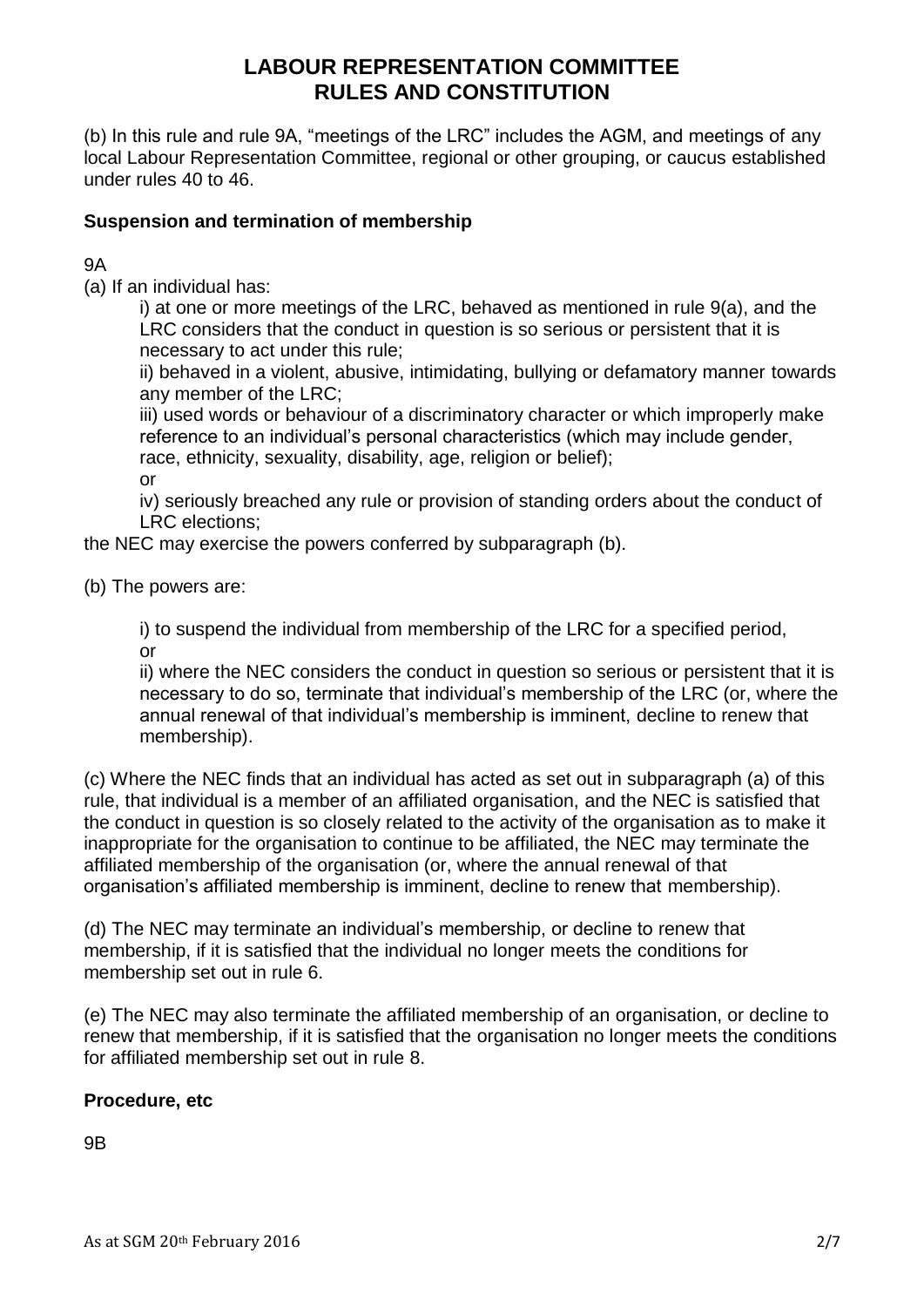(a) The NEC may not exercise any power under rule 9 or 9A(b) unless it has first given the individual concerned a fair opportunity to be heard.

(b) The NEC may not exercise any power under rule 9(c) unless it has first given the affiliated organisation concerned a fair opportunity to be heard.

(c) the NEC may delegate any power it has under Rules 9, 9A and this Rule to a sub-Committee, either generally or for a particular case.

(d) The NEC may issue guidance about the conduct of members of the LRC, and in exercising any power under or relating to Rules 9, 9A and this Rule, the NEC, and any sub-Committee, must take any applicable provisions of such guidance into account.

(e) Subject to any provision of rules made under Rule 38, where the administrator or moderator of any LRC online resource or social media group considers that a person is in breach of any applicable guidance under sub-paragraph (d), the administrator or moderator may suspend that person's use of or access to that resource or group.

(f) Where the NEC considers that serious prejudice would otherwise be caused to the objects of the LRC, it may suspend an individual's right to attend meetings as mentioned in Rule 9, or may suspend an individual from membership of the LRC, pending its decision on the exercise of any power conferred by Rule 9 or 9A and in any event for a period not exceeding 42 days.

### **Membership fees**

10. The membership fees of the LRC for the categories of individual membership and affiliate membership shall be agreed by the AGM from year to year

### **Magazine**

11. The LRC shall host a magazine called Labour Briefing as agreed by the 2012 AGM of both Labour Briefing and LRC

12. The editorial board of the magazine shall be half elected by the AGM and half delegated from the NEC

### **Annual General Meeting**

13. The LRC shall be governed by an annual general meeting ("AGM") of members to be held at a time and place to be determined by the NEC.

### **a) resolutions**

14. The NEC shall have the right to put forward reports, policy documents, resolutions and amendments to the AGM.

15. Affiliate organisations and local Labour Representation Committees (as defined by rules 40-44) shall be entitled to submit to the AGM: (a) one resolution; AND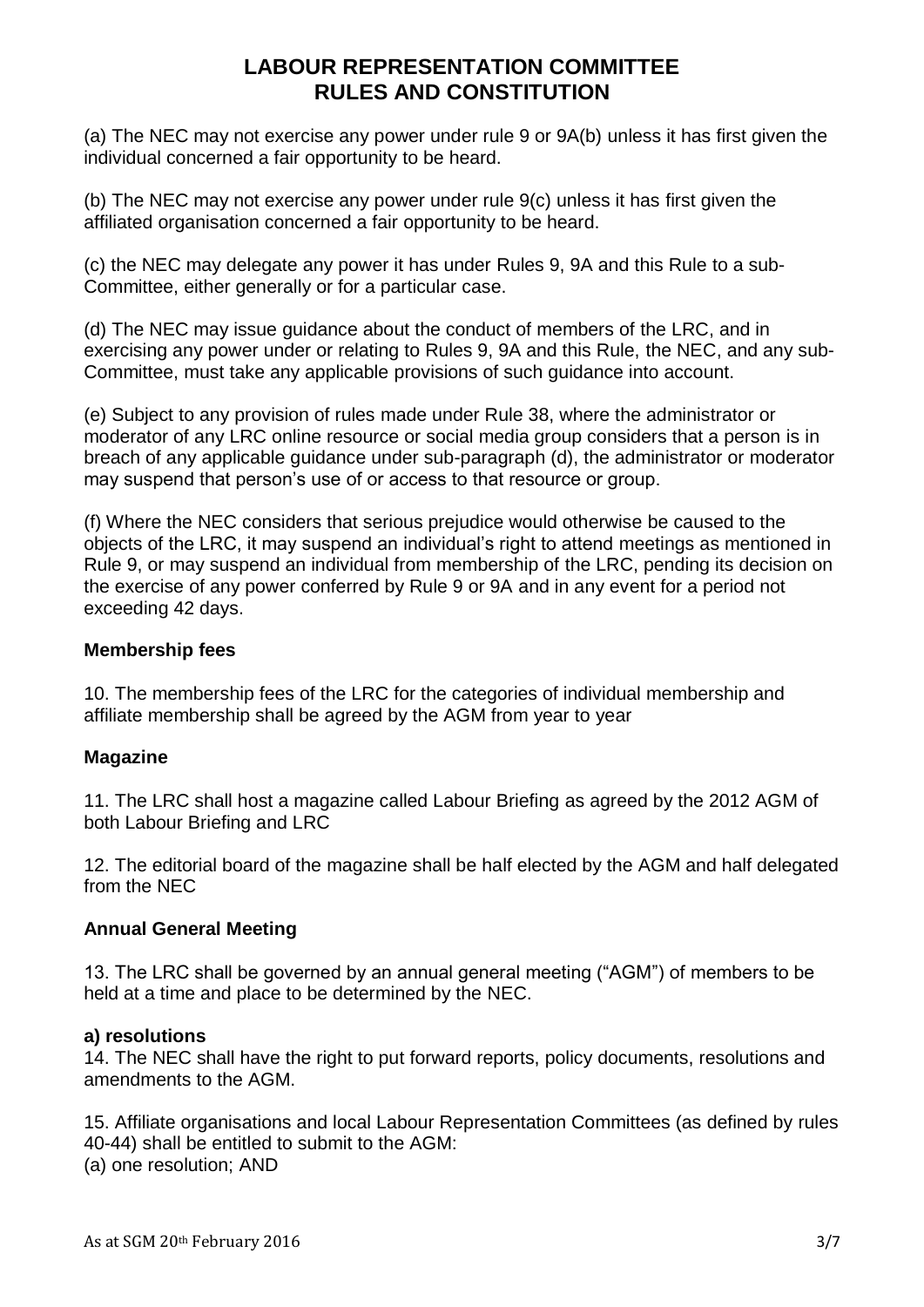(b) one amendment to a national committee policy document; or

(c) one amendment to this constitution; AND

(d) one amendment to a resolution submitted by another affiliate organisation or local LRC, provided it is submitted not later than 7 days before the AGM

16. Resolutions, ruled in order and submitted under Clause 13 shall, where necessary and appropriate, be composited by the Conference Arrangements Committee (CAC)

(a) The CAC shall comprise up to 8 members elected by the NEC from its own ranks.

(b) The CAC shall have the power to co-opt other members subject to their being members of the LRC.

(c) The quorum for the CAC shall be 50% of its membership.

(d) The CAC shall report to the NEC as the NEC requires.

17. The timetable for the receipt and circulation of resolutions shall be set by the NEC or its CAC from year to year in accordance with the needs of the LRC.

18. The chair of the AGM shall have the right to accept emergency resolutions and amendments from affiliate organisations and local LRCs to NEC policy documents with the consent of the meeting.

# **b) composition**

19. All full individual members of the LRC shall have the right to attend, speak and vote at the AGM.

20. All full affiliates of the LRC shall have the right to send a number of delegates to the AGM, who shall be entitled to speak and vote, as follows:

National trade unions: 20 delegates Regional trade unions: 10 delegates CLPs / TU Branches and/or other organisations: 5 delegates BLPs 2 delegates

## **c) election of officers**

21. The AGM will elect the following officers of the LRC who will report and be accountable to the NEC. Only members of the LRC can be elected as officers.

(a) President

(b) Chair & (c) Vice Chairs (2) (d) Treasurer (e) Political Secretary (f) Membership Secretary (g) Web Manager (h) Administrator

(At least 4 of posts (b) to (h) should identify as female)

(i) National Organisers representing local LRC groups (2) - to be elected by balloting delegates from local LRC groups attending the AGM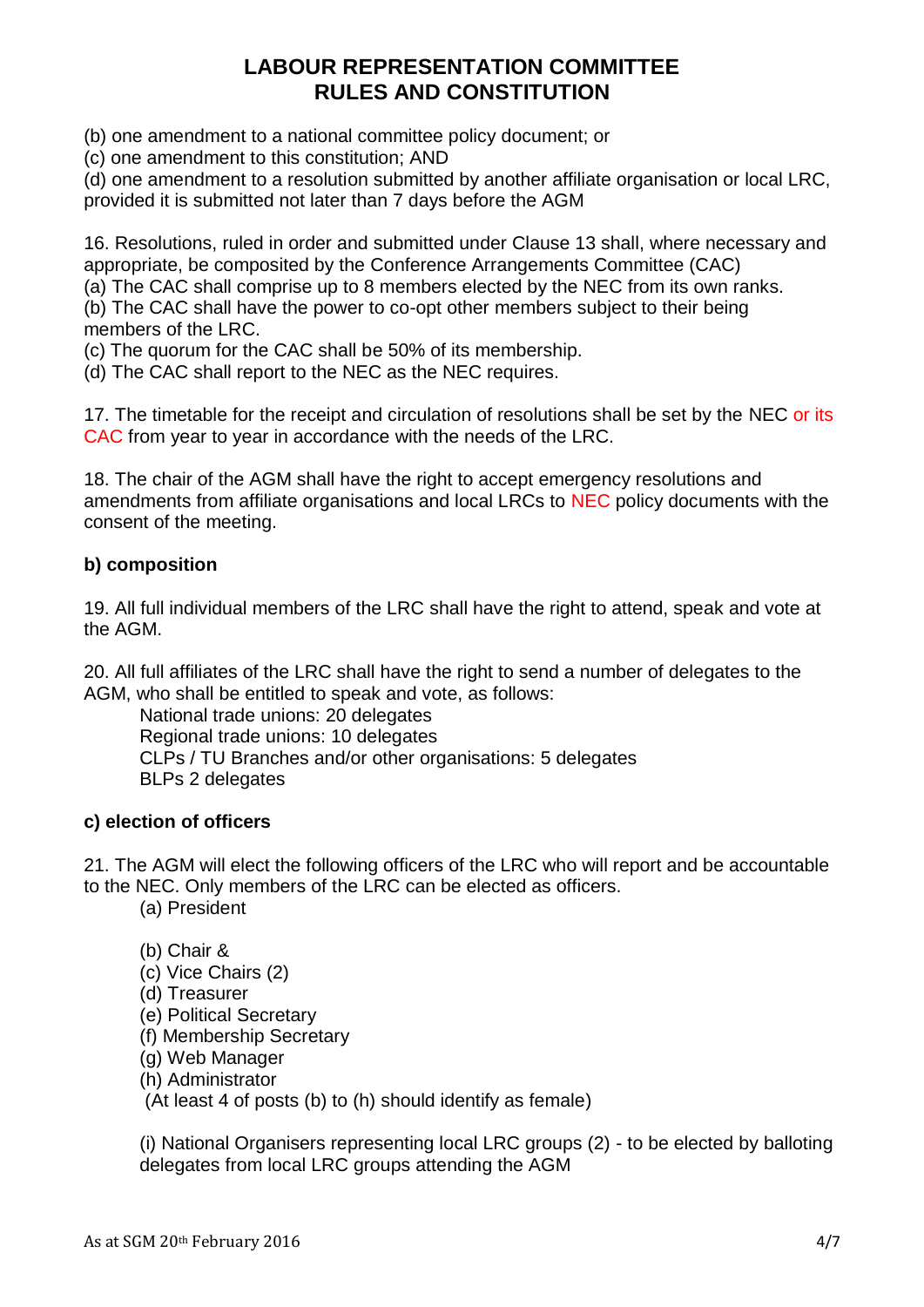22. Nominations for candidates as officers should be made in writing to the Political Secretary via the email address of the LRC not less than 4 weeks before the date of the AGM. Candidates for officer positions should be supported by either two individual members of the LRC other than the nominee, two affiliated organisations, or one of both, and have the consent of the nominee.

23. Where no nomination is received for an officer's position by the date in paragraph 22 above, the Chair of the AGM shall accept nominations presented on the day of the AGM and supported by either two individual members of the LRC other than the nominee, two affiliated organisations, or one of both, and have the consent of the nominee.

## **d) election of National EXECUTIVE Committee (**NEC)

24. In addition to the officers, the AGM will also elect a NEC who shall be individual members of the LRC. The number and proportion to be elected onto the NEC will be decided by the NEC from year to year to reflect the composite sections of the LRC: individual members, affiliates, local groups; and sectional groups. NEC members representing local LRC groups will be elected by balloting delegates from local LRC groups attending the AGM. Members at the AGM may choose to vary the NEC's decision on its composition.

25. Nominations for membership of the NEC should be made in writing to the Political Secretary via the email address of the LRC not less than 4 weeks before the AGM, and be supported by not less than 2 current individual members of the LRC other than the nominee or an affiliated organisation. All nominations must have the consent of the nominee and may be supported by a personal written statement of not more than 100 words. The Conference Arrangements Committee shall have the authority to reject over-length statements.

26. Where no or insufficient nominations are received for the NEC by the date in paragraph 22 above, the Chair of the AGM shall accept nominations presented on the day of the AGM and supported by not less than 2 current individual members of the LRC other than the nominee or an affiliated organisation. All nominations must have the consent of the nominee and may be supported by a personal written statement of not more than 100 words.

27. Officers will be responsible for those decisions necessary to keep the LRC operating and growing between meetings of the NEC and will communicate such decisions to the NEC.

28. Officers will meet as and when required to perform their duties.

### **f) auditors**

29. The AGM shall elect 2 auditors who shall be neither officers nor members of the NEC but who shall be full individual members of the LRC.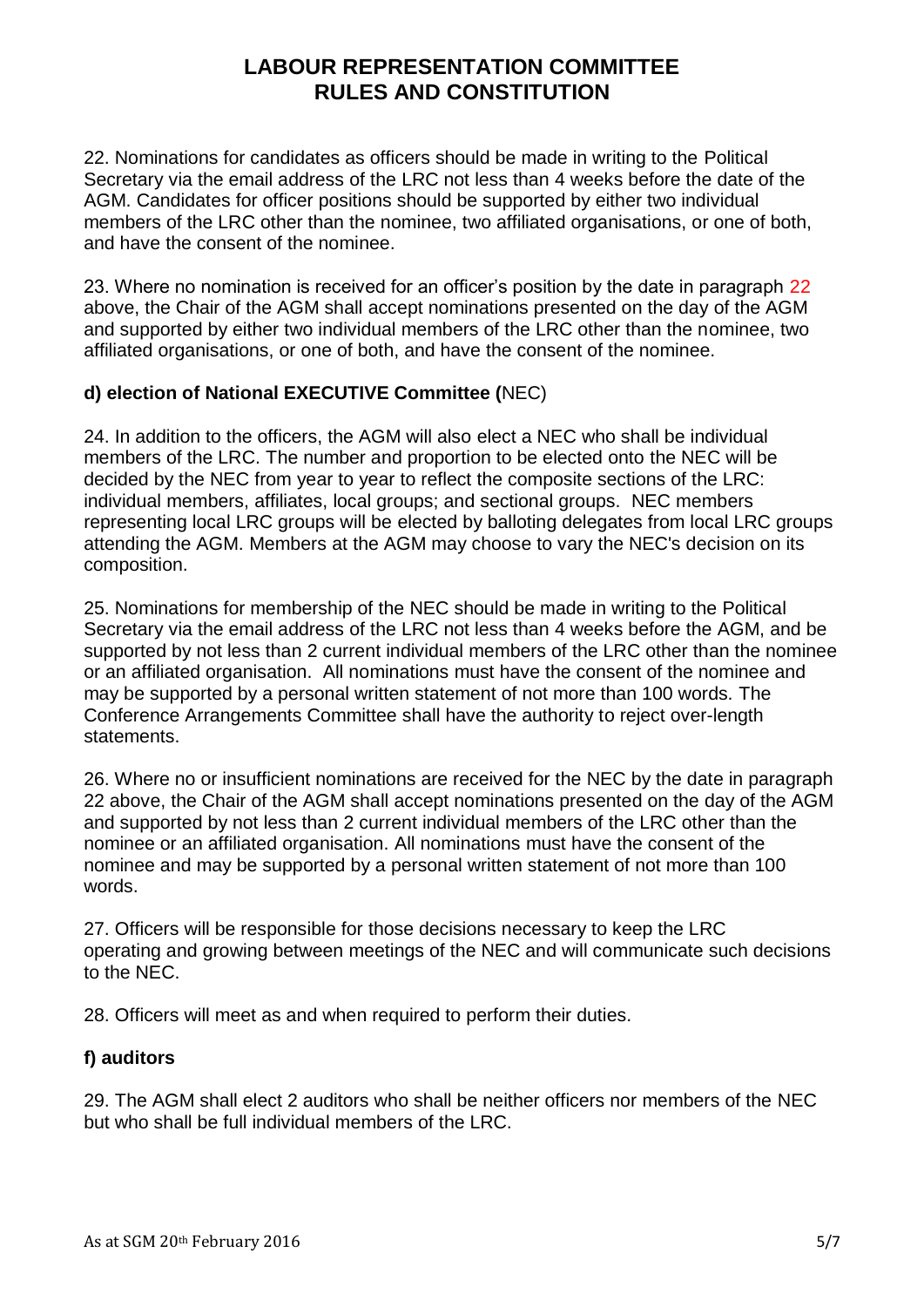30. Nominations for auditors should be made in writing to the Secretary of the LRC not less than 4 weeks before the date of the AGM and be supported by not less than 2 full individual members of the LRC other than the nominee and have the consent of the nominee.

31. Where no or insufficient nominations are received for auditors by the date in paragraph 22 above, the Chair of the AGM shall accept nominations presented on the day of the AGM and supported by not less than 2 full individual members of the LRC other than the nominee and have the consent of the nominee.

### **Special general meetings**

32. The NEC may at any time call a special general meeting to discuss any business of the LRC.

33. If 25 per cent of all members entitled to vote at the AGM send to the Political Secretary via the email address of the LRC a request for a special general meeting, the NEC shall arrange for the meeting the earliest convenient date thereafter and shall circulate any resolutions submitted.

### **National Executive committee** (NEC)

34. The NEC shall comprise of the officers and other members elected at the AGM.

35. The NEC shall have the right to co-opt other members subject to them being members of the LRC. It will also have the power to appoint other officers as it sees fit who shall be full members of the LRC.

36. The quorum for the NEC shall be 25% of its membership.

37. The NEC shall conduct the general business of the LRC, appoint such paid officers and staff as it deems necessary, create such sub-committees and groups as are considered desirable from time to time, sanction publications and appoint all delegates to represent the LRC.

38. The NEC shall, subject to the rules of the LRC, have the power to make and revise rules for the composition and procedure of subcommittees, local societies (and their regional or other committees) and other bodies of the LRC.

39. Subject to the decision of the AGM or any special general meeting, the NEC shall have full control over the affairs of the LRC.

## **Local Labour Representation Committees**

40. The NEC shall have the power to recognise local Labour Representation Committee(s) ("LLRC") and to define their rules and constitution provided they have a minimum of 10 individual members of the LRC.